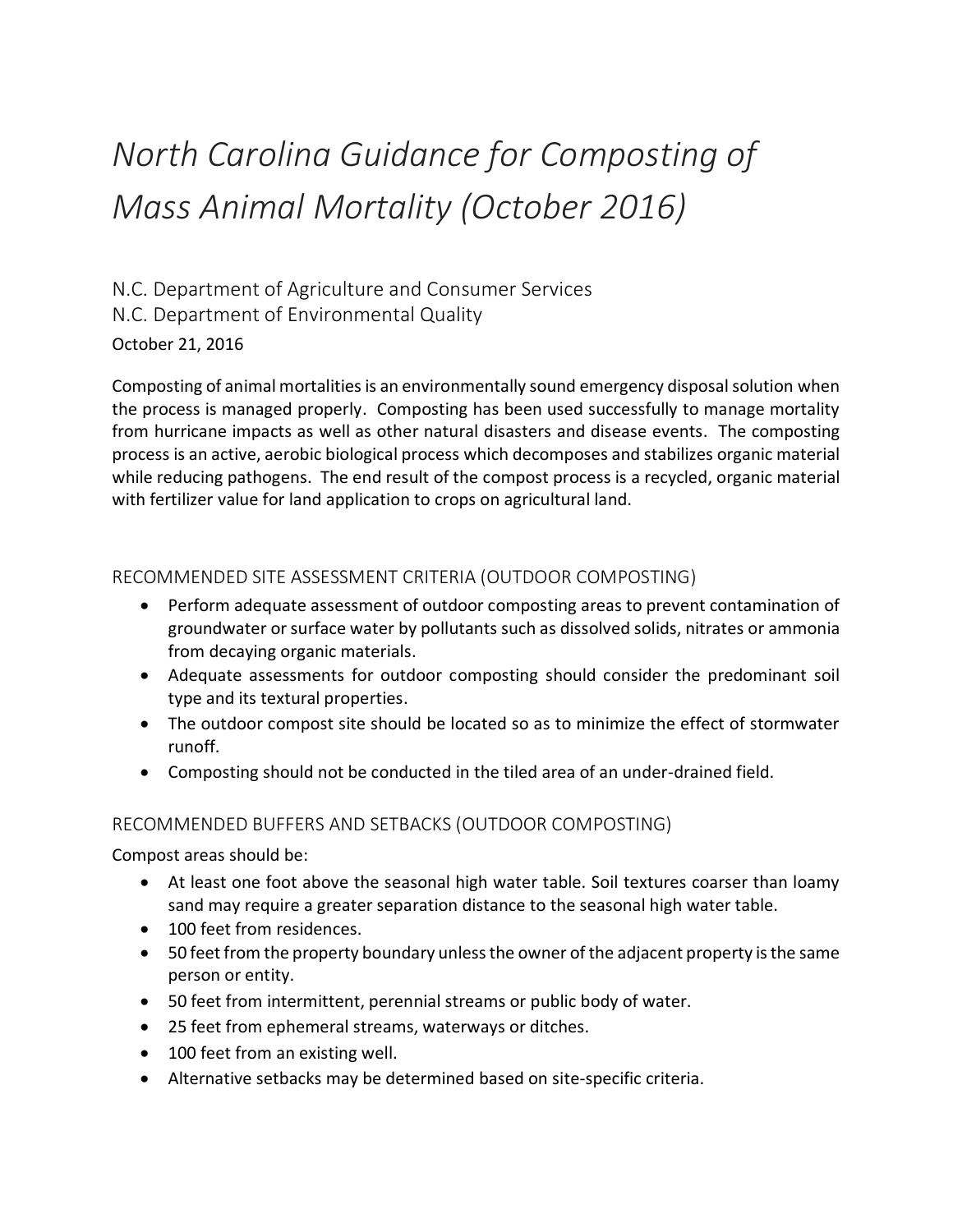### RECOMMENDED PROCESS MANAGEMENT CRITERIA

- Adequate carbon material should be available to ensure a balanced carbon-to-nitrogen ratio. Dry carbon material will need to be added to make wet litter workable and create a windrow with ~60% or lower moisture level. Sources include shavings, sawdust, wood chips, dry litter, mulch, etc. Carbon sources with particle sizes greater than 1-2 inches should not be considered.
- Construct indoor or outdoor windrows with a 12-24 inch base of carbon material 8-12 feet wide (alternative sizes may be considered).
- Use available equipment to combine carcasses and carbon/litter material together prior to placing it on the 12-24 inch base.
- Windrow construction should prevent carcass exposure.
- Construct windrows to a 4-8 foot height and cap with 6 12 inches of carbon material with sufficient structure to remain in place during normal weather events.
- Leachate from the base of the windrow is indicative of excessive moisture within the windrow and additional carbonaceous material may need to be added. Leachate should not discharge to any surface water body, waterway or ditch.
- Compost should be managed as instructed by the Compost Subject Matter Expert (SME). Compost can be moved outdoors if indoor composting was utilized initially.

## RECOMMENDED MONITORING CRITERIA

- Temperatures at 18 and 36 inch depths should be taken at 5 locations along the windrow to ensure adequate temperatures (110° Fahrenheit or above) are being achieved at both depths. Temperatures should be monitored every 2 or 3 days for approximately two weeks to ensure that thermophilic temperatures are reached.
- If elevated temperatures are not reached, the SME should evaluate the compost windrows and correct the problem.
- If pile temperatures decrease early in the composting process, there may be inadequate oxygen (<5%), requiring the pile to be mixed or aerated.
- Excessive temperatures over 160 degrees Fahrenheit should be closely monitored to prevent spontaneous combustion.
- Calibration of temperature probes should be considered to ensure their accuracy.

## RECOMMENDED STORAGE AND LAND APPLICATION OF COMPOST CRITERIA

Composted material that satisfies the above criteria and has been certified by the SME may be transported offsite for storage, disposal (at a permitted facility) or land application. Class B compost distribution requirements should be followed to include restricting distribution to land and mine reclamation, silviculture, and agriculture (on crops not for human consumption). Other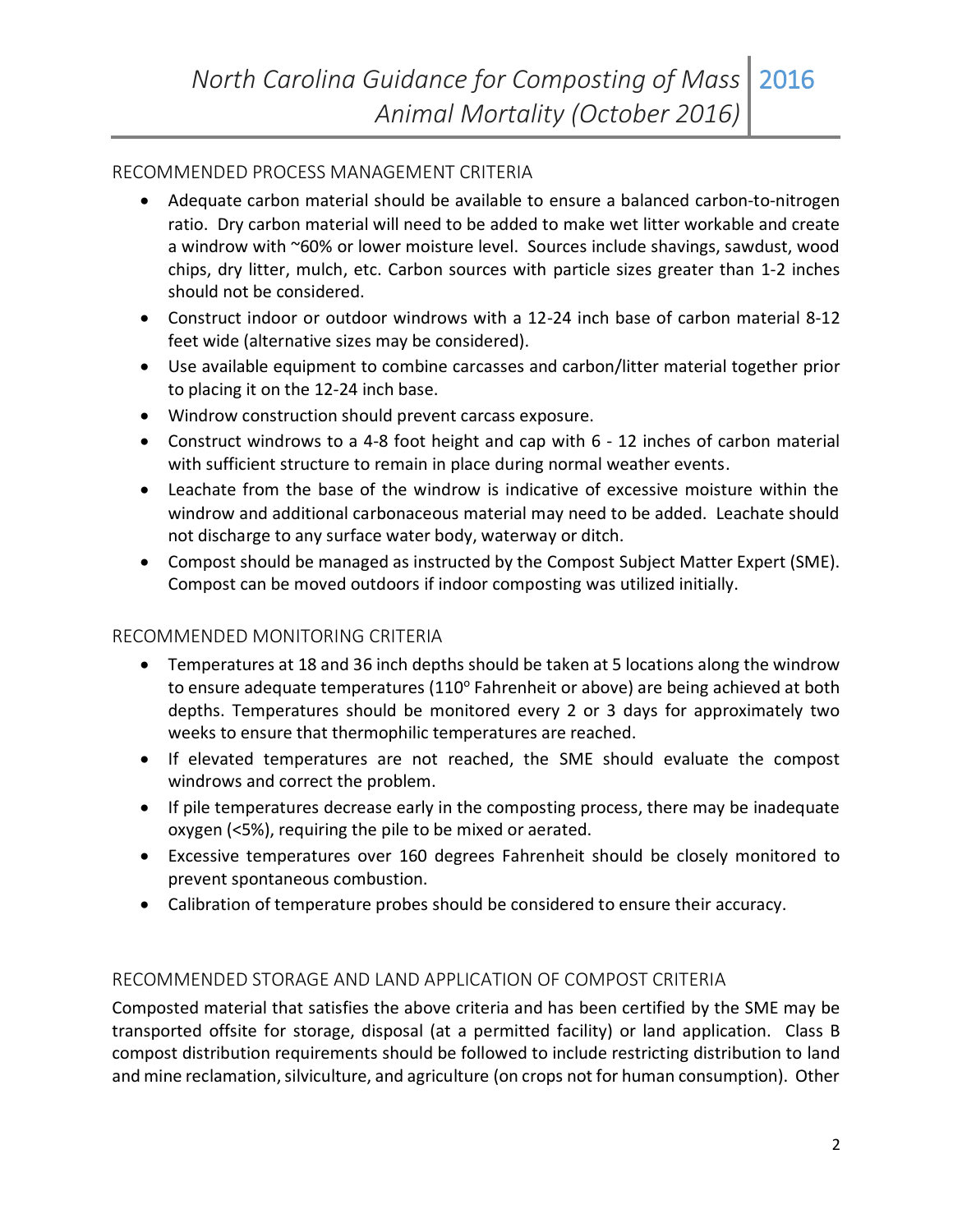beneficial uses may be approved by NCDEQ to include the use of the material as alternative daily cover at landfills.

The following are recommended setbacks and practices for the storage and land application of compost:

Storage (stockpiles):

- Compost stockpiles should be at least 100 feet from residences.
- 100 feet from any well.
- 50 feet from intermittent, perennial streams or public body of water.
- 25 feet from ephemeral streams, waterways or ditches.
- 50 feet from the property boundary unless the owner of the adjacent property is the same person or entity.
- Locate stockpiles separately from litter stockpiles.
- Cover with additional carbon material if odors, vectors, etc. are a concern.

Land application:

- Land application of compost should be at least 100 feet from residences.
- 100 feet from any well.
- 50 feet from intermittent, perennial streams or public body of water.
- 25 feet from ephemeral streams, waterways or ditches.
- 50 feet from the property boundary unless the owner of the adjacent property is the same person or entity.
- Compost that is not cured for several months may have a negative impact on sensitive crops.
- Compost should be applied at no greater than agronomic rates.
- Records should be maintained of dates the compost was removed from the farm, estimated amount of compost removed, and the location of sites where compost was land-applied.
- Alternative setbacks may be determined based on site-specific criteria.

#### RECOMMENDED ADDITIONAL COMPOSTING CONSIDERATIONS

 Further composting of the mortality may be conducted in addition to the minimum requirements in order to reach a Federal Class A standard. Class A standards for windrow composting include five turning events over a 15-day period where temperatures are at or above 131 degrees Fahrenheit. Additional sampling of the finished product for heavy metals, pathogens, and inert material is required for Class A material. Class A composted material less restricted for distribution options.